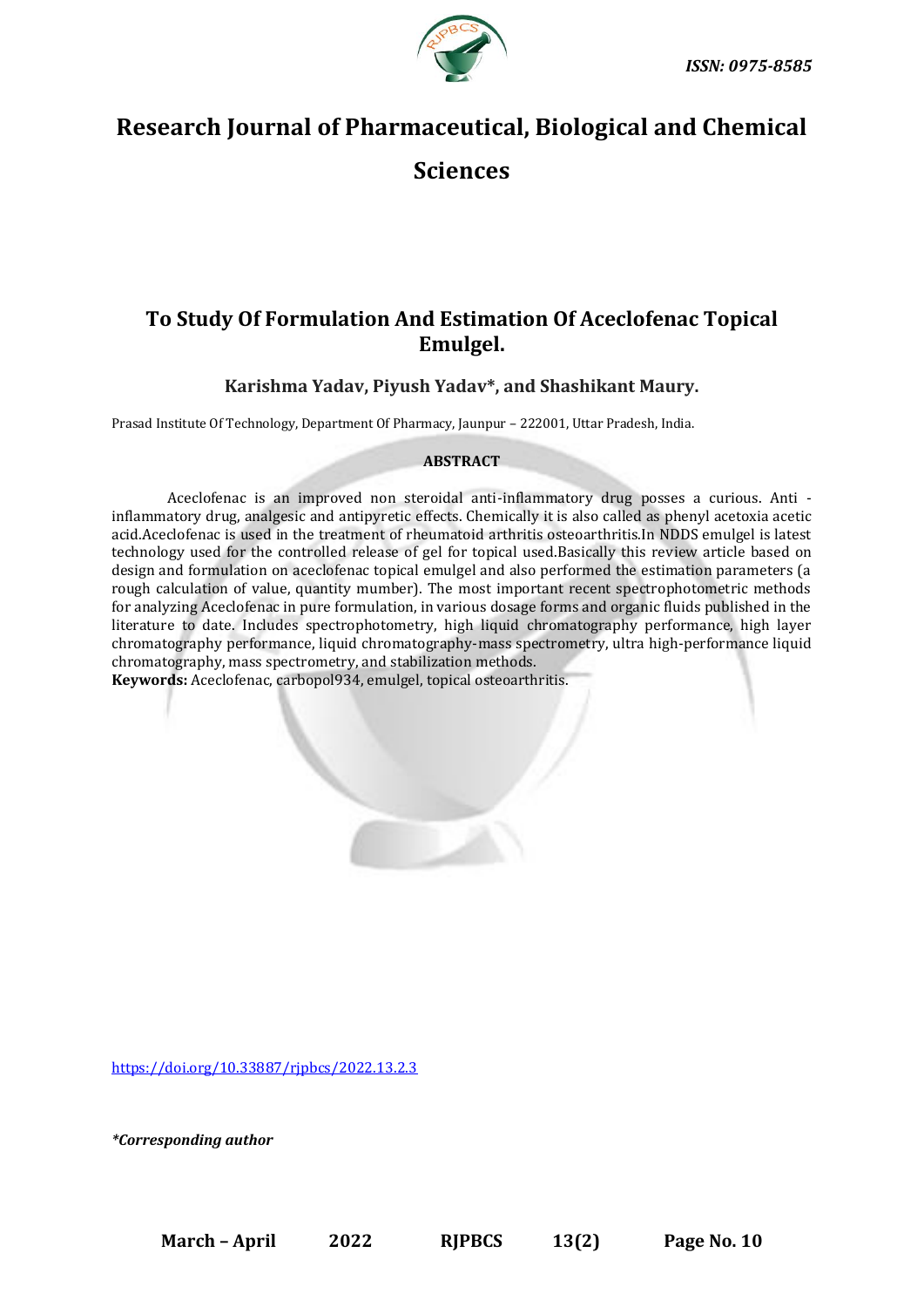

#### **INTRODUCTION**

Topical emulgel preparation is an important and most popular dosage form results the curative effect of drug achieve completely. The non steroidal anti-inflammatory drug is mostly used in the management of the rheumatoid arthritis. But these drugs have the risk of gastrointestinal irritation and also the systemic side effect. As usual oral administration. Considering the activity near all the inflammatory disease occur near the surface of the body.

• Aceclofenac is a non steroidalanti inflammatory drug (NSAIDS) which produce anti pyretic, analgesic and anti inflammatory effect. Aceclofenac inhibit the synthesis of prostaglandin.

It is significant inhibitor of enzyme cyclooxygenase, this enzyme include in the production of prostaglandins and contain anti inflammatory and analgesic activity. Generally used in the treatment of joints related disease and ostetoarthritis [1].

#### **Impact of aceclofenac on body system**

- Intraleukin inhibition
- Cytokine inhibition
- Cox inhibition
- Synthesis of glycosaminoglycan
- Inhibition of tumor necrosis factor
- Decreased production of nitrous oxide
- Effect on adhesion molecules from neutrophils

Aceclofinacis may be usually used as a NSAIDS. Etorocoxib and aceclofenac both are comparatively power full in decline the anguish forch and functioning on the useful ability in comprehensive low back torment.

The topical root of drug delivery system has get demand because it escapes gastrointestinal Irritation and avoids first pass effect [2].



**Figure 1: structure of aceclofinac**

#### **Topical drug delivery includes two basic types of product** [2-4]

**External topical:** this type of topical agent spread spray or in other way display on to cutaneous tissues to completely cover the affected area.

**Internal topical:** Internal topical that are applied for local effect to mucous in membrane orally, vaginally and rectal use.

#### **Factor effecting topical absorption of drug physiochemical factor**

- Molecular weight (<400 dalton)
- Partition coefficient
- Effect of vehicles
- Degree of ionization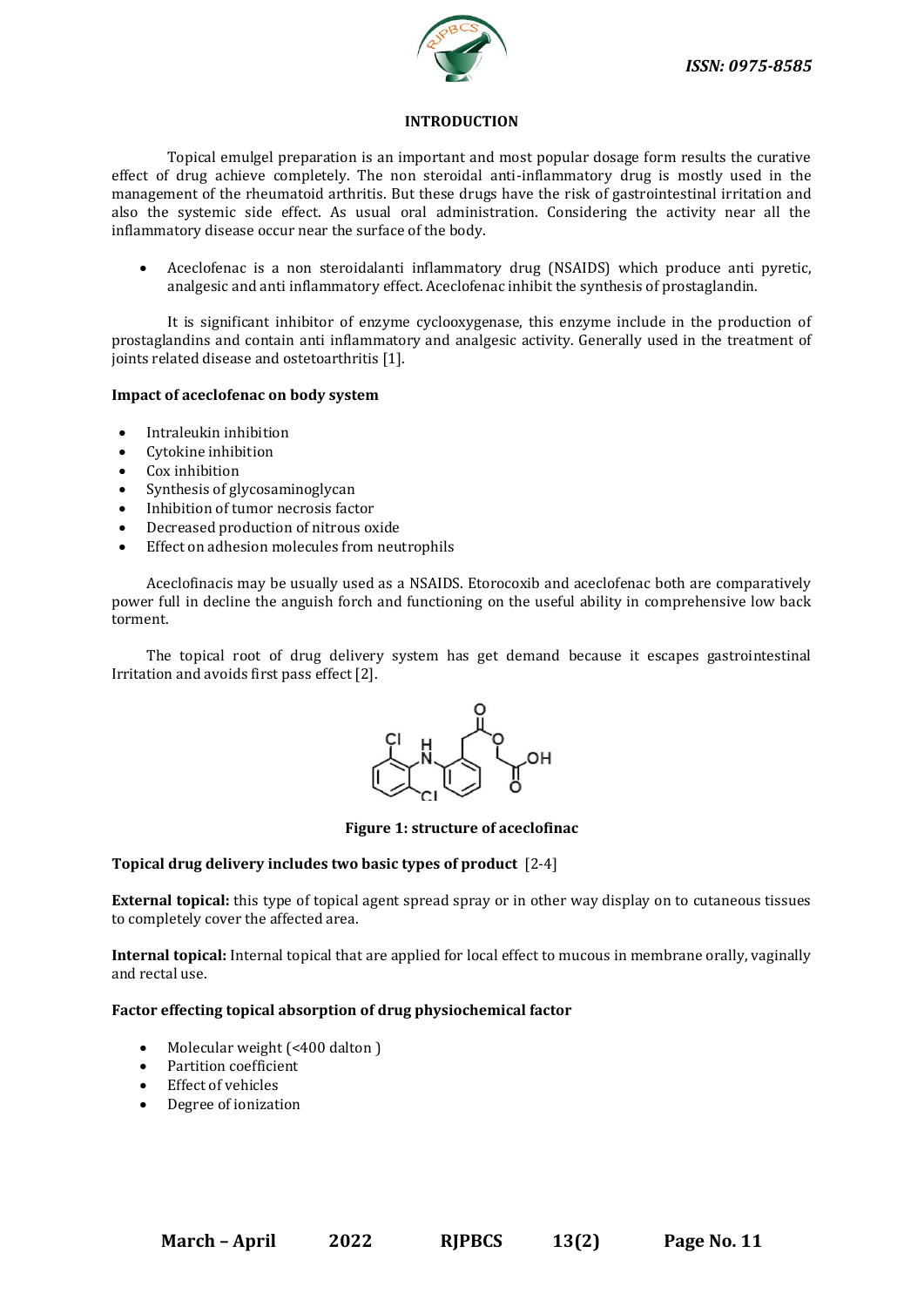

#### **Physiological factor**

- Blood flow
- Density of hair fall follicles
- Density of sweat gland
- Lipid content
- Skin thickness
- Hydration of skin
- Inflammation of skin

#### **Advantage of topical drug delivery system**

- 1. Improve patient compliance
- 2. Suitability for self medication
- 3. Avoidance of first pass metabolism
- 4. Avoidance incompatibility of the gastrointestinal

#### **Disadvantage of topical drug delivery system**

- 1. Poor permeability of some drug through skin
- 2. Possibility of allergic reaction
- 3. Drug of large particle size arc not easy to absorb through the skin
- 4. Skin irritation on contact dermatitis.

#### **Table 1: Formulation design for aceclofinacemulgel preparation**

| <b>INGRADIENTS</b> | F1                       | F2  | F3                       | F4                       | F5                       | F6                       | F7                       | F8   |
|--------------------|--------------------------|-----|--------------------------|--------------------------|--------------------------|--------------------------|--------------------------|------|
| $(\%W/W)$          |                          |     |                          |                          |                          |                          |                          |      |
| Cabopol 934        | 0.5                      | 0.5 | 0.5                      | 0.5                      | $\overline{\phantom{a}}$ | $\overline{\phantom{0}}$ | $\overline{\phantom{a}}$ | -    |
| HPMC K15M          | $\overline{\phantom{a}}$ | -   | $\overline{\phantom{0}}$ | $\overline{\phantom{0}}$ | 0.25                     | 0.25                     | 0.25                     | 0.25 |
| <b>PURIFAID</b>    | q.s                      | q.s | q.s                      | q.s                      | q.s                      | q.s                      | q.s                      | q.s  |
| WATRER             |                          |     |                          |                          |                          |                          |                          |      |

#### **Method of formulation [5]**

- **To experimental requirement:-**various equipment, instrument and material are use for the formulation and estimation of drug.
- Carbopol 934,tween 80,span 80 Aceclofenac, ethanol, clove oil ,methyl paraben
- Magnetic stirrer,spectrophotometer, digital balance ,compound microscope ,pH meter ,dessolution test apparatus.

#### **Identification of aceclofenac**

For the study of the preformulation the micronise is a form of aceclofenac and this is related to physical test.

#### **Preformulation study**

Preformulation study are use for the development of emulgent before the starting of plane advancement and the significant objective of the inquiry is to create are faster study ,safe and restoratively strong and effective dose frame that are essentially recognize along with the part royal physicochemical criteria of the medication substance [6].

Before the product development measure aim of product development is

- In drug congeniality determination different recipients used in the formulation.
- To establish charecterstics physicochemical nature of the drug [7].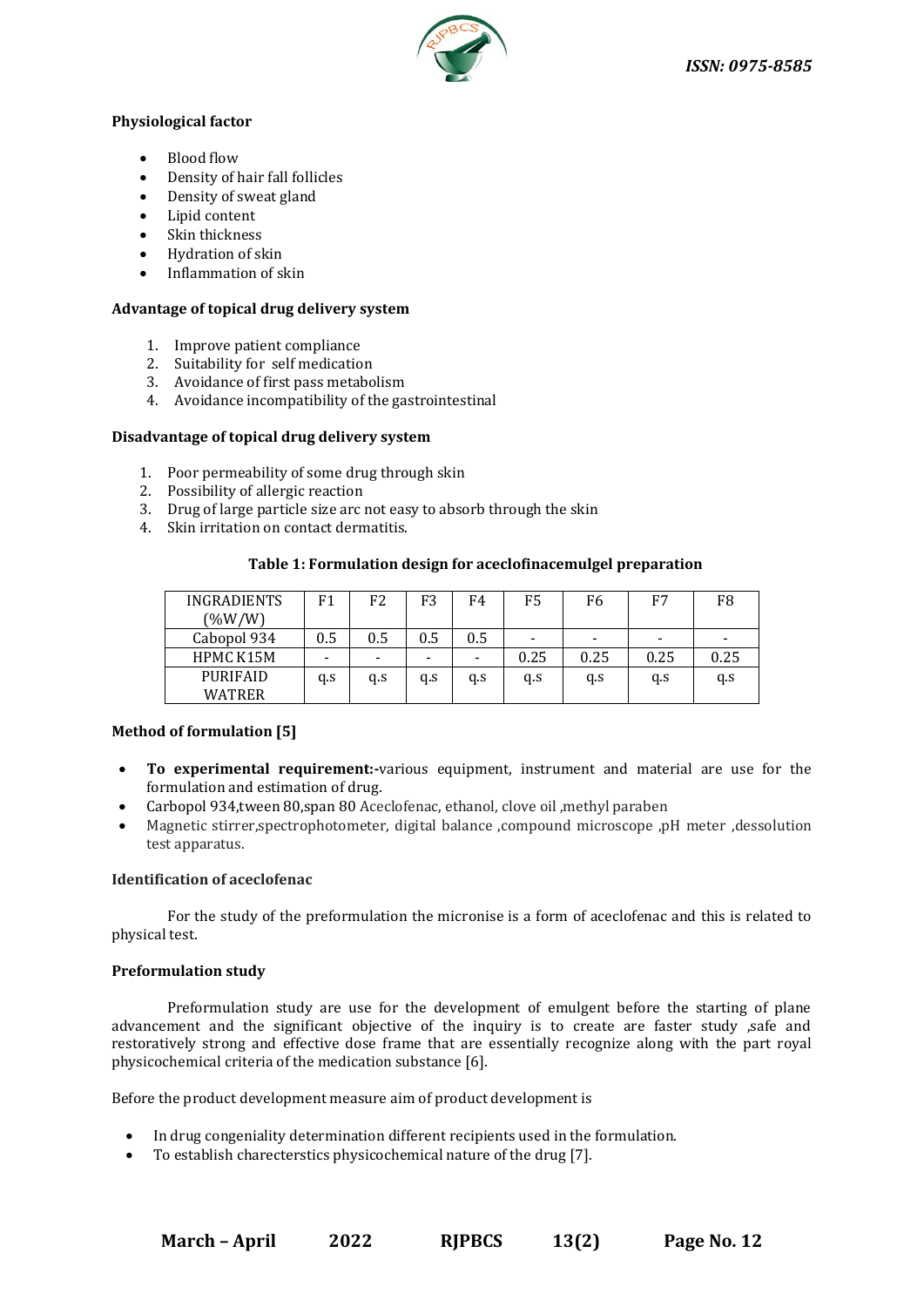

#### **Compatibility study of drug excipients**

For The development of pharmaceutical formulations its required to check the drug additive compatibility.Using this study various microscope property were recognise tests of drug excipient compatibility give assured of the formulations of study the active pharmaceutical ingredients are mixed with KBr on FT-IR spectra were plotted .disappearence of aceclofenac of aceclofenac was examined peak in spectra [8].

| <b>S.NO.</b> | <b>INGREDIENTS</b>     | <b>DRUG EXCIPIENTS RATIO</b> |
|--------------|------------------------|------------------------------|
|              | SPAN <sub>20</sub>     | 1:1                          |
|              | TWEEN 20               | 1:1                          |
|              | <b>LIQUID PARAFFIN</b> | 1:1                          |
|              | PROPYLENE GLYCOL       | 1:1                          |
|              | <b>METHYL PARABEN</b>  | 1:1                          |
|              | CARBOPOL               | 1:1                          |
|              | MENTHOL                | 1:1                          |
|              | HPMC K4M               | 1:1                          |
|              | <b>PURIFIED WATER</b>  | 1:1                          |

#### **Table 2: Ingredients and drug excipient ratio**

#### **Estimation of aceclofinacemulgel**

#### **Analytical method**

Many different analytical methods have been reported to estimate the ACECLOFEANC (ACE) inbulk and dosage form as well as in biological fluids.2222

#### **Validation prameter of uv spectroscopy**

Specifies stability-reflecting spectrophotometric determination of aceclofenac using multivariate measurements using phosphate buffer pH 6 as solvent.

Certified UV spectrophotometric methods for Aceclofenac quantity and chemical formulation using methanol and water (40: 60) as a solvent system.

Describes the validation of the UV spectroscopic analysis method to test and disperse the aceclofenac tablet using methanol for testing and phosphate buffer pH 6.8 dissolving as solvent. High absorption was observed at 276 nm with a linear range of  $0-120 \mu g$  / mL [9].

| <b>Validation</b> | <b>Reading Observed</b> |  |
|-------------------|-------------------------|--|
| Regression        | $Y=0.003\times+0.006$   |  |
| R2                | 0.9997                  |  |
| Slope             | 0.0036                  |  |
| Intercept         | 0.0062                  |  |

Explored simple spectrophotometric methods for measuring aceclofenac from mass and composition using pdimethylaminocinnamaldehyde (PDAC) and 3-Methyl-2-benzothiazolinone hydrazine hydrochloride (MBTH). The two routes were developed using PDAC and MBTH at detection at 658 nm and 592 nm, respectively. The law of beer complied with a concentration of 1-200 and 1-100 μg / mL.decided a proven spectroscopic method of measuring Aceclofenac from tablet formulation using phosphate buffer pH 7.4 as a solvent. The detection was performed at 273 nm and the line was obtained at a concentration level of 0–20 μg / mL [10].

**March – April 2022 RJPBCS 13(2) Page No. 13**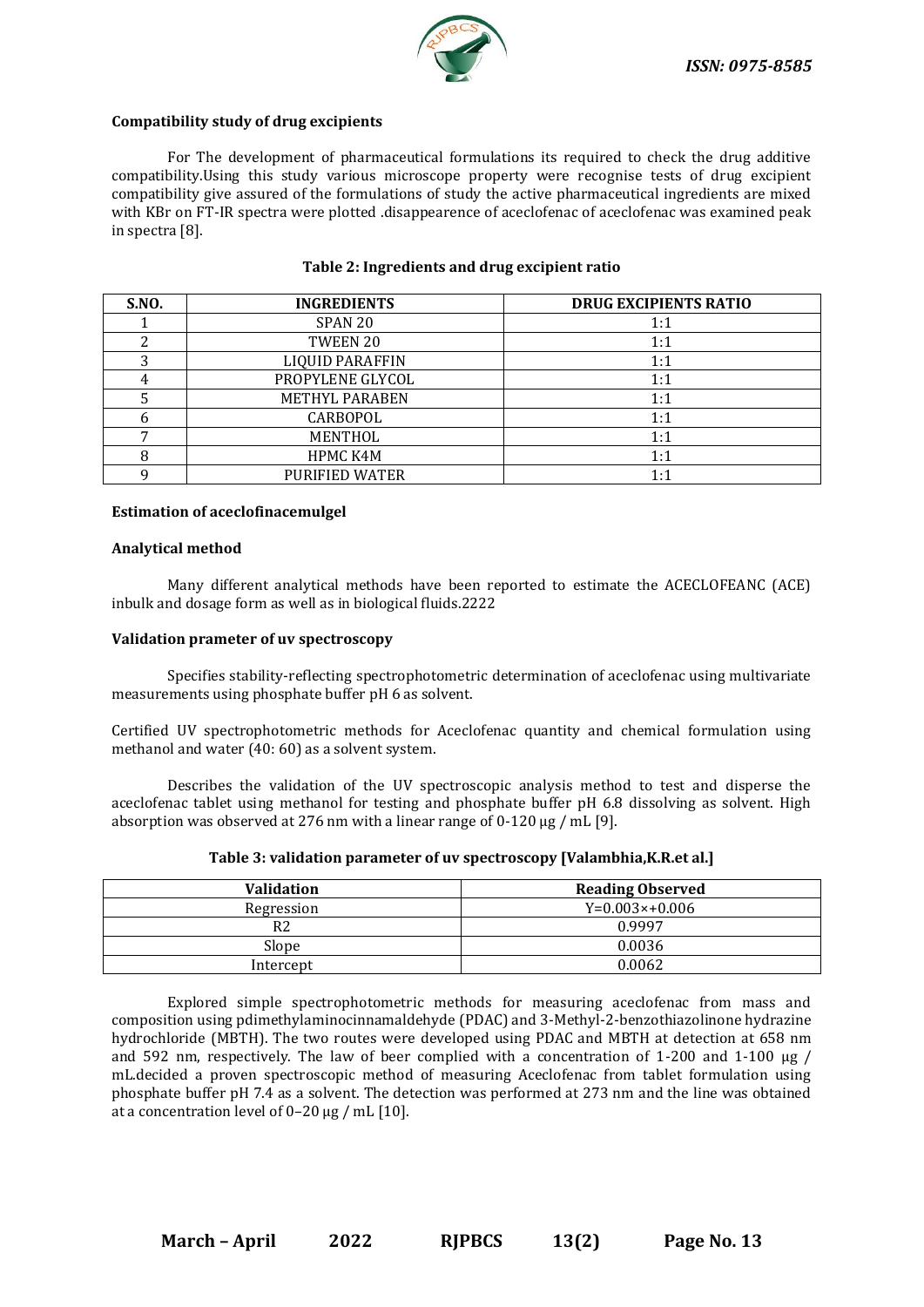

#### **Table 4: Summary of uvspectroscopy[Shah,R,et al.]**

| <b>Parameter</b> | <b>Reading Observed</b> |  |  |
|------------------|-------------------------|--|--|
|                  | 0.9998                  |  |  |
| Slope            | 0.025052                |  |  |
| Intercept        | 0.025141                |  |  |

#### **Validation prameter of colorimetry method**

Investigate the development of colorimetric method and confirmation of Aceclofenac dosage in bulk and commercial composition. In this way, cerric ammonium sulphate is used for Aceclofenac, in large quantities in the presence of sulfuric acid. The remaining amount of oxidizing agents oxidizes the normal amount of crystal violet that produces a violet color. Absorbance maxima were detected at 585 nm. The linear diameter found was 18μg / mLdrug, respectively [11].

#### **HPTLC Method**

It has been discussed that the high performance of Aceclofenac chromatographic estimates in bulk and drug dosage forms Forms using silica gel 60F254 as a standing phase. Hexane, chloroform and methanol (6: 2: 2  $\frac{v}{v}$ ) were used as the moving phase. The Rf value was 0.3 and measured the acquisition wavelength of 271 nm [12].

#### **Table 5: validation parameter of HPTLC [William H,et al.]**

| <b>Parameter</b> | <b>Reading Observed</b> |  |  |
|------------------|-------------------------|--|--|
| Intercept        | 0.497                   |  |  |
| R2               | 0.999                   |  |  |
| Slop             | 0.996                   |  |  |
| Recovery         | 99.06 - 101.03          |  |  |

#### **HPLC-MS Method**

Describes the development and validation of the high chromatography of liquid Tandem mass spectrometric method for measuring Aceclofenac in human plasma at a concentration level of 0.106- 14.060 μg / mL. Separation was performed using a pH bath 6.8 with acetonitrile and a C18 column (4.6 X 50 mm, 50 μm, 60 A0) with a flow rate of 0.350 mL / min. Last time was 1.20 and 1.21 minutes, respectively [13].

|  |  | Table 6: validation parameter summary of HPLC-MS [Reddy SR et al.] [14] |  |
|--|--|-------------------------------------------------------------------------|--|
|--|--|-------------------------------------------------------------------------|--|

| <b>Parameter</b> | <b>Reading Observed</b> |
|------------------|-------------------------|
| Sensitivity      | 0.5&100.3%              |
| R <sub>2</sub>   | 0.999                   |
| Precision        | $2.1 - 6.8$             |
| % Recovery       | 95.5-103.8              |

#### **CONCLUSION**

From above result I can conclude that aceclofenac emulgenl formulated to pair with Carbopol NaCMC, HPMC and sodium alginate showed acceptable physical properties concerning homogeneity, spreadability colour consistency and value. Tween 80 a emulsifying agent in preparation enhance propylene glycol are used for all formulation in vitro dissolution carried out for 6 hour.

Topical emulgel formulation C3 i.e. contain hundred gram of carbon pole 234 expose excellent drug release with 90% of better drug contents. In comparison to other formulation that formulations also found to be stable. Formulation of c3 display more release, consequently these formulations of was used as improved formulation after oil emulgel had recognised as a freak and novel technique for the topic drug delivery. Accordingly it can be very effectual for hydrophobic drug.The analytical methods reported in the ACE measurement books not only in quantity, composition of medicine but also in matriculation

**March – April 2022 RJPBCS 13(2) Page No. 14**